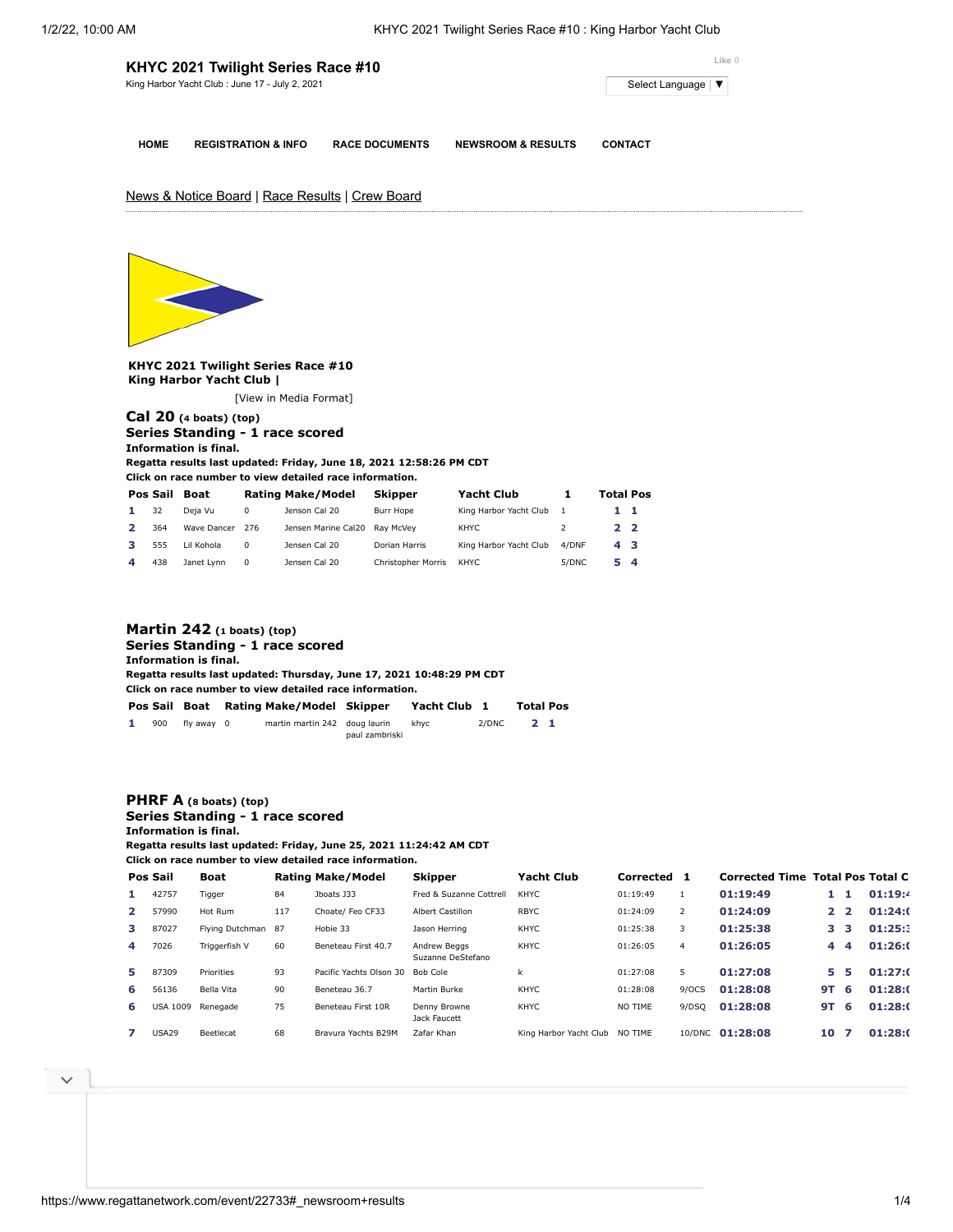## 1/2/22, 10:00 AM KHYC 2021 Twilight Series Race #10 : King Harbor Yacht Club

|     | 97850 No Wav!! 138 | B-sinc B-25 | Don Souther KHYC |                                | 00:57:49 | 00:57:49       |  | 1 1 00:57:49 |
|-----|--------------------|-------------|------------------|--------------------------------|----------|----------------|--|--------------|
| 207 | Sails Coll 150     | Martin 242  | Julie Coll       | King Harbor Yacht Club NO TIME |          | 3/DNC 00:58:49 |  | 3 2 00:58:49 |

### **[V-Fleet](https://www.regattanetwork.com/clubmgmt/applet_regatta_results.php?regatta_id=22733&show_manufacturer=1&show_crew=1&limit_fleet=V-Fleet) (4 boats) (top) Series Standing - 1 race scored Information is final.**

**Regatta results last updated: Friday, June 18, 2021 1:21:32 PM CDT**

**Click on race number to view detailed race information.**

|   | Pos Sail     | Boat                  |     | <b>Rating Make/Model</b>            | Skipper                      |             |          |   |          |             | Yacht Club Corrected 1 Corrected Time Total Pos Total Corrected |
|---|--------------|-----------------------|-----|-------------------------------------|------------------------------|-------------|----------|---|----------|-------------|-----------------------------------------------------------------|
|   |              | 97668 Second Wind 241 |     | Jensen Marine Cal 2 Jerry Vellutini |                              | <b>KHYC</b> | 00:52:52 |   | 00:52:52 | 11          | 00:52:52                                                        |
| 2 |              | 56384 MEIMI II        | 275 | Columbia Challenger Michal Devine   |                              | <b>KHYC</b> | 00:54:11 |   | 00:54:11 | $2^{\circ}$ | 00:54:11                                                        |
|   | 27432 Oliver |                       | 201 | Schock Santana 27                   | John/Bob Mitchell/MacKenzie  | SBYRC/KHYC  | 00:57:31 |   | 00:57:31 | 33          | 00:57:31                                                        |
| 4 | 123          | Papillon              | 209 | Hunter 29.5                         | Marc Jacob<br>Matteo Villain | <b>NA</b>   | 01:09:12 | 4 | 01:09:12 | 44          | 01:09:12                                                        |

## **[H-Fleet](https://www.regattanetwork.com/clubmgmt/applet_regatta_results.php?regatta_id=22733&show_manufacturer=1&show_crew=1&limit_fleet=H-Fleet) (9 boats) (top) Series Standing - 1 race scored Information is final.**

**Regatta results last updated: Friday, June 18, 2021 1:22:08 PM CDT**

**Click on race number to view detailed race information.**

|                | Pos Sail | Boat            |     | <b>Rating Make/Model</b>         | <b>Skipper</b>     | <b>Yacht Club</b>      | Corrected | 1              | <b>Corrected Time Total Pos Total Correcter</b> |                      |                         |          |
|----------------|----------|-----------------|-----|----------------------------------|--------------------|------------------------|-----------|----------------|-------------------------------------------------|----------------------|-------------------------|----------|
| 1.             | none     | Oasis           | 422 | Islander 36                      | Michael Leighton   | <b>PRYC</b>            | 01:03:02  |                | 01:03:02                                        | 1T                   | -1                      | 01:03:02 |
|                |          | 00000 GuacAmore | 451 | Catalina 34                      | Kent Lowell        | King Harbor Yacht Club | 01:52:02  | 1/RC Duty*     | 01:52:02                                        | 1T                   |                         | 01:52:02 |
| $\overline{2}$ | 7668     | Fini            | 426 |                                  | Budd Legg          | <b>KHYC</b>            | 01:05:50  |                | 01:05:50                                        | $\mathbf{2}^{\circ}$ | $\overline{\mathbf{2}}$ | 01:05:50 |
| з              | 1208     | Blue Haven      | 484 | Catalina Catalina 34 Thomas jett |                    | <b>KHYC</b>            | 01:10:40  | 3              | 01:10:40                                        | з.                   | з                       | 01:10:40 |
| 4              | 37764    | Nina            | 431 | Hunter 30 Sloop                  | Rafael Fernandez   | King Harbor Yacht Club | 01:14:05  | $\overline{4}$ | 01:14:05                                        | 4                    | 4                       | 01:14:05 |
| 5.             | 1020     | Dragon          | 399 | Abbott Soling                    | Eric Yeung         | None                   | 01:16:30  | 5              | 01:16:30                                        | 5.                   | 5                       | 01:16:30 |
| 6              | 2201     | SLOOP JOHN B    | 398 | J bOATS 1/24                     | John Cove<br>Chris | Port Roval YC          | NO TIME   | 8/DNS          | 01:53:02                                        | 8                    | -6                      | 01:53:02 |
|                | 5570     | Jubilee         | 453 | Catalina Catalina 30             | Kenneth Blight     | <b>KHYC</b>            | NO TIME   | 10/DNC         | 01:53:02                                        | 10T                  |                         | 01:53:02 |
|                | 419      | Arrogante       | 417 | 124                              | Jill Alstott       | <b>RBYC</b>            | NO TIME   | 10/DNC         | 01:53:02                                        | <b>10T</b>           |                         | 01:53:02 |

**Notes:**

 $\checkmark$ 

**Scoring System is RRS Low Point 2021-2024.**

**- Finishes in [brackets] denote throwouts** 

**- Click on race number to view detailed race information.**

US,

#### **Information is final.**

Registration Problems or Questions? [Visit our Support Desk](http://support.regattanetwork.com/) | [View Our Privacy Policy](https://www.regattanetwork.com/html/privacy.html)<br>[Powered by Regatta Network®](http://www.regattanetwork.com/) | Online Sailing Event Registration and Management Services.<br>© 2022 [Regatta Network,](http://www.regattanetwork.com/) Inc. All Rights Reserved

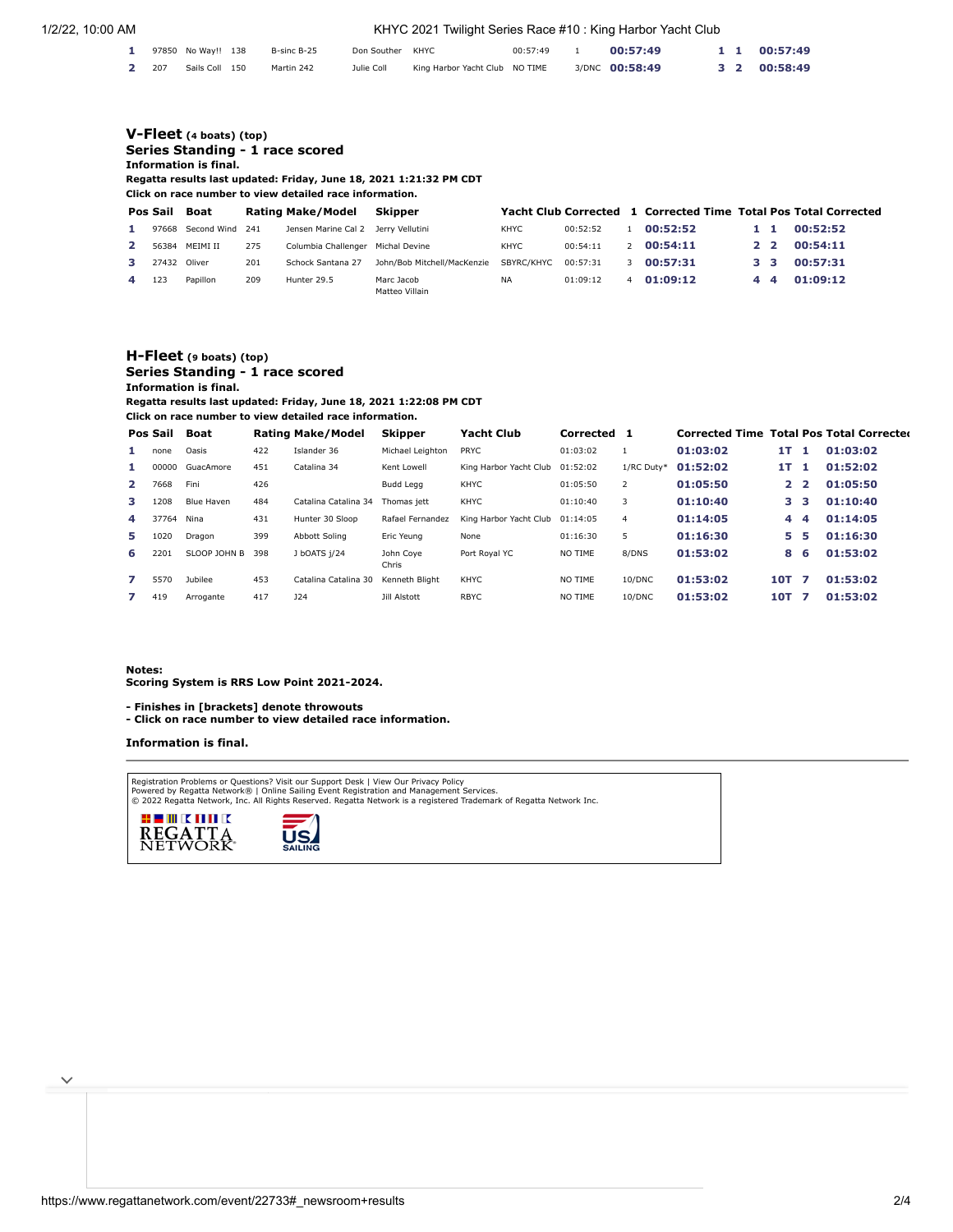$\checkmark$